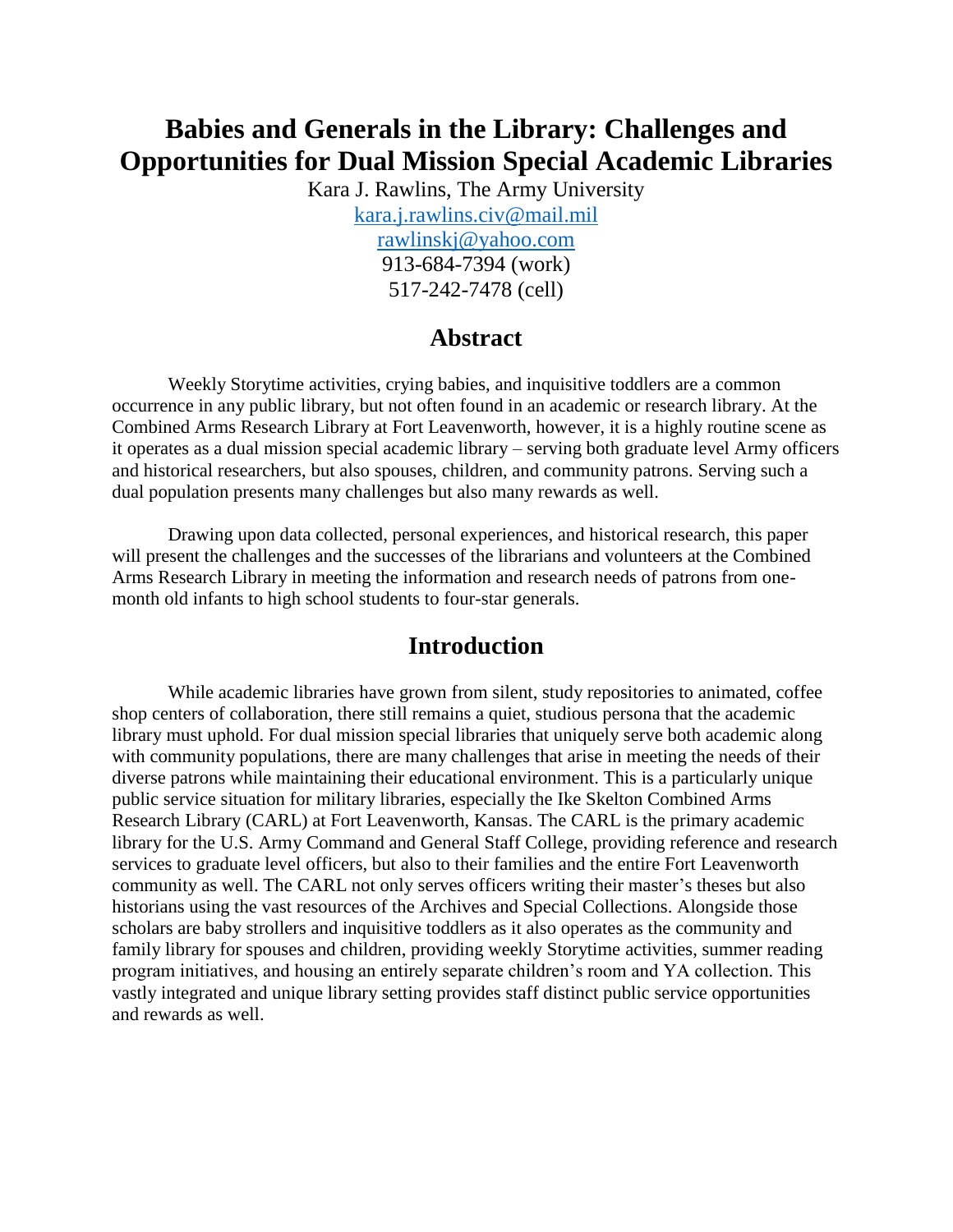## **CARL: The Academic Library**

The Combined Arms Research Library (CARL) at Fort Leavenworth has been in operation (for the most part) since 1881 as the primary academic library to support the operations of the U.S. Army Command and General Staff College (CGSC). While first beginning as basically a repository of government publications and curriculum records since the founding of the CGSC, it has grown to that of one of the Army's pre-eminent collections for military research and archival documents. Officially designated in 1977 as the Combined Arms Research Library, its purpose and mission is to provide access to and maintain library collections, and provide reference and research services to the students, faculty, and staff of the CGSC which consists mostly of graduate (masters) level Army officers. The CGSC is made up of four primary schools and the Command and General Staff School (CGSS) is the one most commonly and historically referred to as simply "CGSC." It is the largest of the four schools, each year providing masters-level curriculum and instruction through to nearly 5,000 U.S. Army majors, along with the equivalent rank of major from Sister Services (Air Force, Navy, Marines), and Interagency personnel, including those at three satellite campuses and via distance learning (United States Army 2016). It also has a noteworthy contingency of approximately over 100 international military students that attend each year from over 80 countries (Sarles 2017).

The Command and General Staff College is the oldest of the Army's advanced schools and considered the "keystone of the Army educational system" (Public Information Office n.d.). Officers attend CGSC at what is considered the "turning point" in their Army career—about ten years into their Army tenure when they have decided to make the Army their profession and "have clearly demonstrated their potential for assignment to high command or staff positions. It serves both as a reward and as a stepping stone for further advancement for all Army officers" (Public Information Office n.d.). Attending CGSC is considered quite an accomplishment as it is a selection process—officers accepted have been selected to continue on in their Army education and continue their service in the Army most likely until retirement at 20 years or beyond until higher promotion levels such as colonel and general. The CGSC operates as graduate school, a military school, but also as the key educational institution that will prepare "officers for the next 5-10 years of their career" (Command and General Staff College Foundation 2015). It is a school where every nearly every famous general officer in the Army of the 20<sup>th</sup> Century has graduated including such generals as Douglas MacArthur, Dwight D. Eisenhower, George Patton, Omar Bradley, Colin Powell, H. Norman Schwarzkopf, and David Petraeus.

Army officers attending CGSC are taught to be "adaptive leaders, capable of critical thinking, and prepared to operate in full-spectrum Army, joint, interagency, intergovernmental, and multinational environments" (Command and General Staff College Foundation 2015). To accomplish such an all-encompassing education, they study a variety of subjects including military history, philosophy, tactics, leadership, ethics, joint and Army planning, and force management. Students also have the option to write a master's thesis to obtain the degree of Master of Military Art and Science (MMAS). CGSC students can also be civilians from other U.S. governmental/federal agencies.

Another primary population within CGSC that CARL serves is the students of the School of Advanced Military Studies (SAMS). This school consists of approximately 150 students that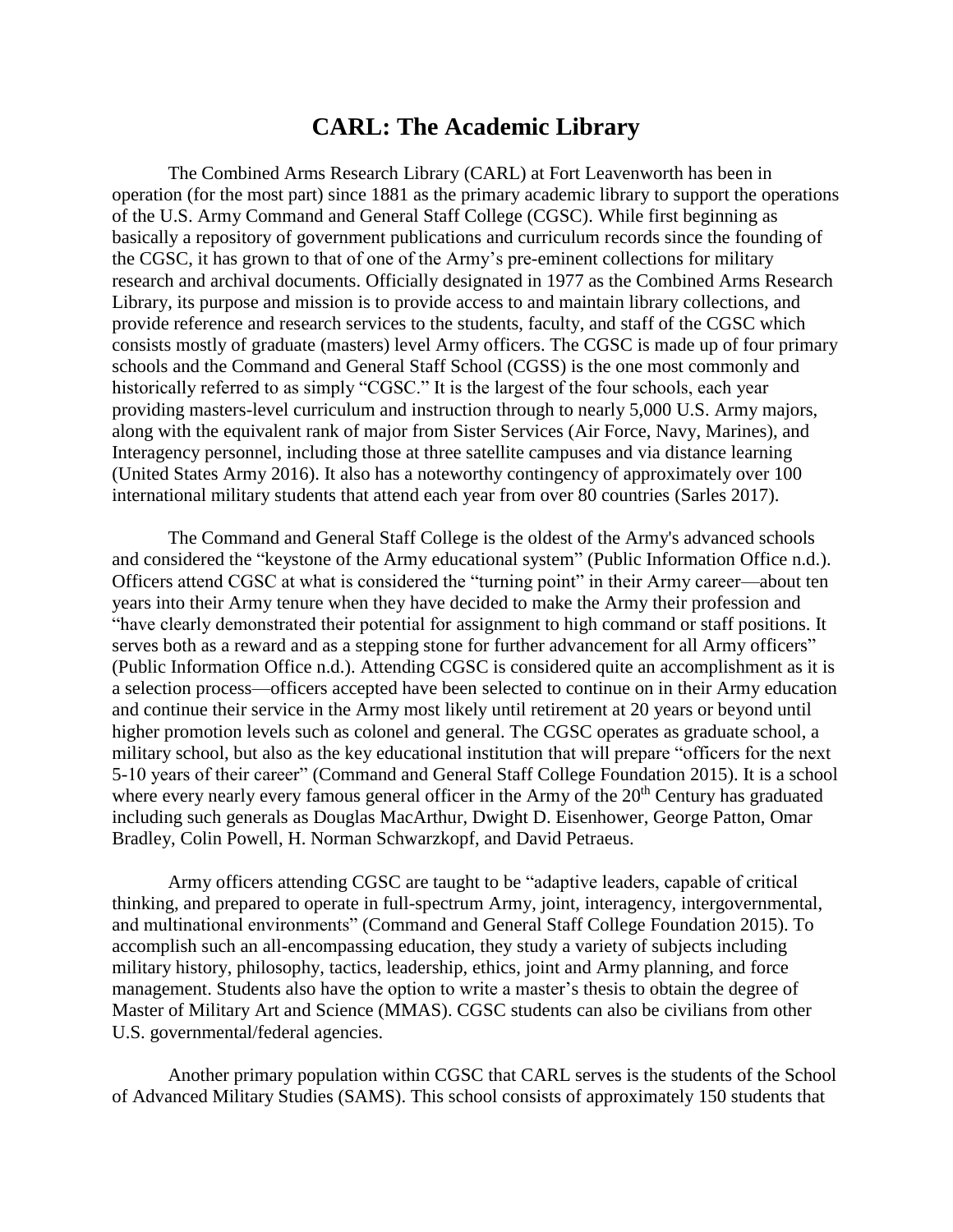have just completed CGSS and want to complete further, more specialized study consisting of advanced military strategy and planning. Upon completion of this program along with a written thesis and oral comprehensive exam, they earn an MMAS.

Along with those school programs, the CARL also provides reference and research support and services to CGSC faculty, support personnel, and faculty and staff of The Army University (an administrative level unit that oversees the educational arm of the U.S. Army). It also supports the officers and soldiers of the Fort Leavenworth Garrison, including the Munson Army Health Center, the 15<sup>th</sup> MP Brigade, the United States Disciplinary Barracks, and various other units operating on the military post but that are not affiliated with CGSC. In total, the CARL supports an installation of approximately 5,400 active duty Army personnel; 5,200 family members; and 2,150 civilians (MyBaseGuide 2014).

While the vast majority of officer ranks served by the CARL is that of captain and major, it also serves some lieutenant colonels in some specialized programs as well as those attending the School of Command Preparation (SCP). The SCP provides a two-week instruction course to lieutenant colonels and colonels (and their spouses) about to take command of a battalion or brigade. There are also colonels and generals on post that use the services of the CARL in their commands such as the one-star general in charge of The Army University, and three-star general in charge of the entire CGSC and military post.

### **CARL: The Dual Mission**

Along with serving such a heavy academic population, since 1995, the CARL has also supported the community library needs of the families and civilians of Fort Leavenworth. Most Army installations have a library operated under the Morale, Welfare, and Recreation (MWR) program to provide library services to all post personnel, but most specifically families, most similar to how a public library functions. There are seventy MWR libraries that operate across seven countries, "supporting a worldwide network of Soldiers, Families, Veterans, and DOD Civilians" (U.S. Army Installation Management Command n.d.). Services include not only those of a physical library (usually known as the "post library"), but also a digital library with article databases, e-books and e-audio books, auto repair resources, investment tools, military training resources, tutoring help, and children's e-books and magazines. The digital library known as the "MWR Enterprise Web" is accessible worldwide, 24 hours/day. Use of such facilities is authorized to such personnel as active duty service members, reservists, service academy cadets, veterans, and their family members; as well as Department of the Army (DA) civilians and their families (U.S. Department of the Army 2010).

MWR Libraries operate separately in facilities, collections, and funding from other Army libraries that support specific education schools and training programs such as CGSC (Military OneSource 2016). There are only three limited exceptions to this delineated operation, however, and one is that of the CARL. Originally, an MWR library existed at Fort Leavenworth until 1995, when due to funding cuts its operations ceased and its collections consolidated into the CARL; one of the first consolidations of academic and post libraries within the Army academic library system (United States Army Combined Arms Center 2018). The CARL took on its collections and mission to continue to support community patrons alongside their existing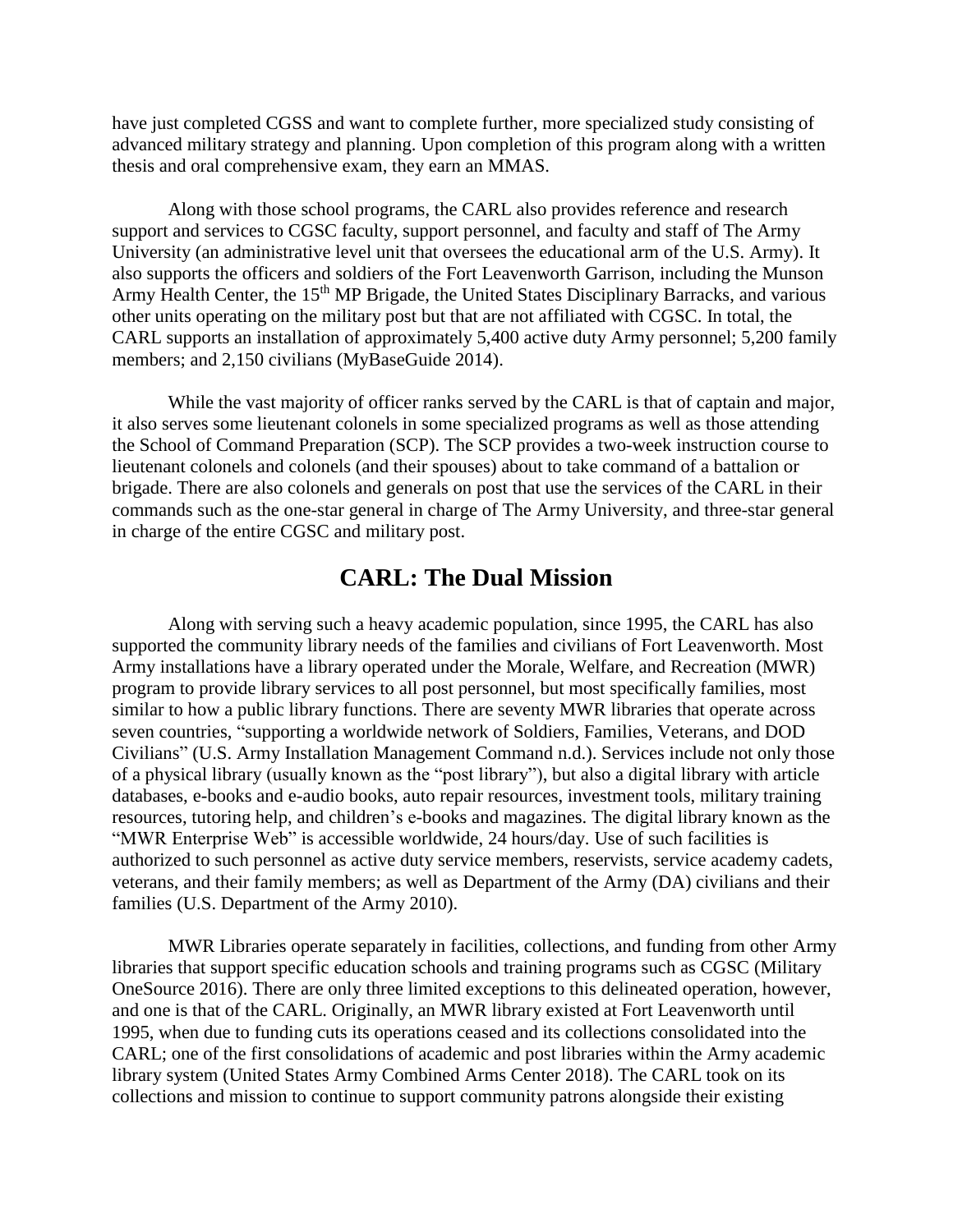academic patrons. Taking on these collections and programs has presented a unique opportunity for both staff and patrons but also many challenges as well.

### **CHALLENGES**

While almost all MWR/community libraries operate completely separate from any academic libraries at military installations, there are a few exceptions in addition to the CARL. Academic military libraries at Fort Leonard Wood and Fort Lee operate both mixed MWR and academic libraries, however, the difference is in that they are collocated rather than truly combined; they are located within the same building, but still separately operated, staffed, and funded. This presents the CARL, operating as a truly combined MWR/academic library, with several challenges unique from any other Army library. The following details some of the most pertinent challenges of meeting CARL's dual mission.

#### **Staffing**

One of the greatest challenges to any library but especially because of the dual mission of the CARL is staffing. The CARL has approximately sixteen librarians (currently three vacancies), eleven library technicians/support staff (currently one vacancy), and is augmented by six regularly scheduled volunteers. Of those, only one staff member, a library technician (who, for the purposes of this paper will be referred to as the "community library technician"), is tasked in a position description with a regular duty of providing community programs, even though no MWR funding is provided to support this position. Although this technician has principal duties staffing the Circulation Desk, including routine shelving and shelf-reading, this technician also has primary duties that involve leading and developing the programming for the children's and community events along with coordinating the library volunteer program. With numerous community events that involve more than one staff member, it is impossible for this one person to do it all. To meet this challenge, a willing and supportive staff is needed and required.

While all librarians of the CARL are dedicated to their academic work, they are also very dedicated in contributing to the MWR mission, which can include such events as weekly Storytime, Summer Reading Program and National Library Week initiatives, and other special events such as Talk Like a Pirate Day. In planning and coordinating the necessary staff to help support and execute these MWR activities, the community library technician will usually send out a call for volunteers to all the staff before each event. Those librarians and technicians interested in assisting can then respond and determine in what part of the event or program they want to assist—whether that be preparing craft materials and giveaways ahead of time, or actually providing hands-on assistance during the event, or in many cases—both. The CARL also greatly relies on its library volunteers, who routinely also assist in the MWR programs.

One of the greatest challenges in terms of staffing, but key to the success of the community and family programming, is the time involved in preparation. Most community events involve anywhere from one to fifteen hours of preparation time and includes such work as assigning personnel to various duties and stations, preparing giveaways and prizes, decorating the library, making displays, finding books to read aloud, and arranging for special guests and presenters such as musicians, artists, and science demonstrations. The community library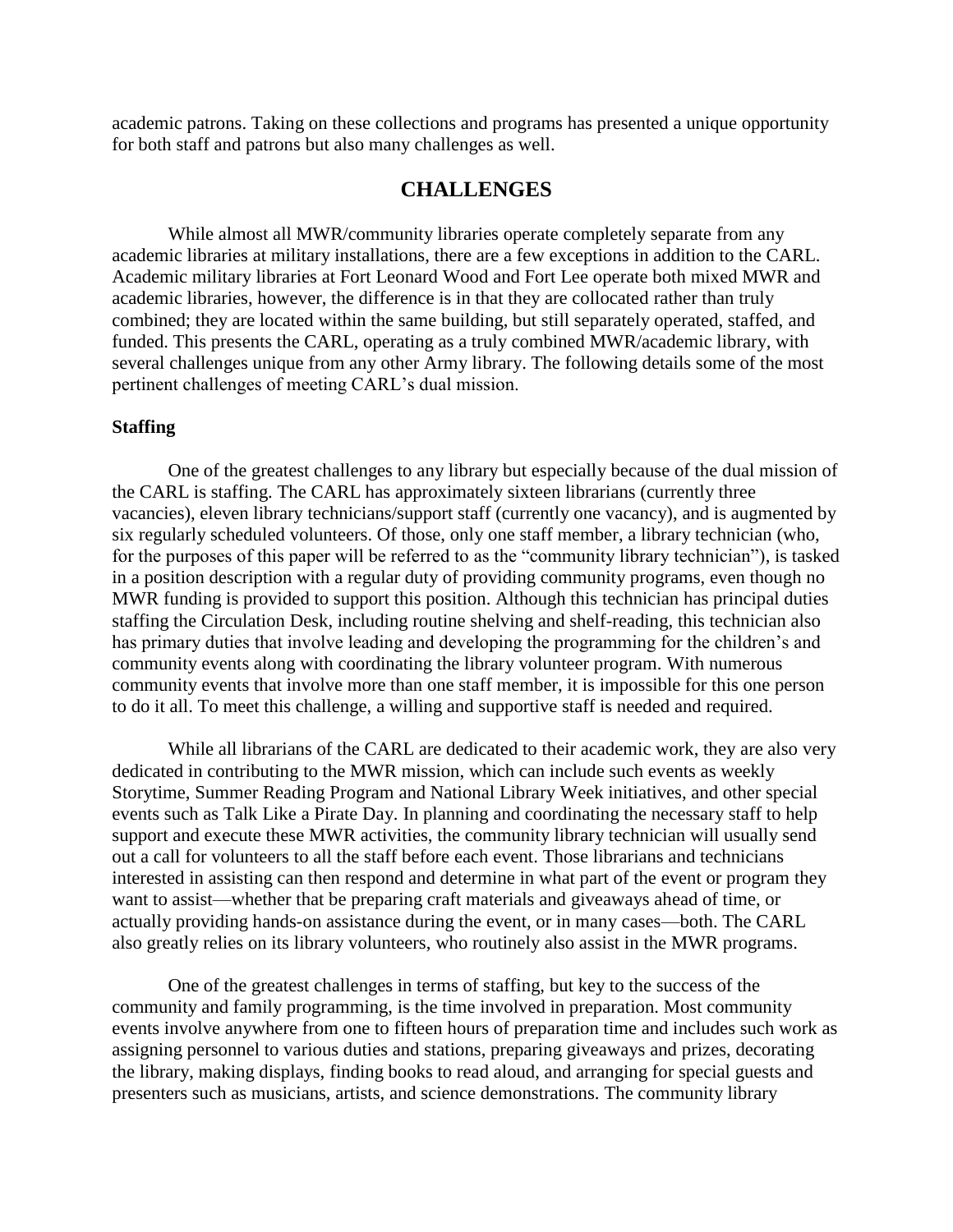technician usually coordinates and directs each event or program, but at any time a librarian or other staff member must be ready to step in and lead the event in the technician's place if the technician is out due to illness or other obligations. The CARL has met these staffing challenges with a highly dedicated and willing team who see the importance of providing these services to their soldiers, their families, and also civilians.

#### **Marketing**

An essential aspect of providing community events in a dual mission library is creating the necessary marketing materials to advertise and showcase each event. This can involve any number of formats and venues such as the CARL's Web page, FaceBook, MWR FaceBook, digital signage on the library's kiosks, displays and exhibits, printed flyers, and more. The community library technician at the CARL finds most success using Facebook with occasional printed flyers. The technician has found the event invitation feature on Facebook to be highly useful in determining how many children and adults may be attending an event.

Another avenue the CARL participates in for marketing purposes is through a post-wide event called Pair Day, held twice a year on a Saturday from 10am-2pm. This event is an organizational fair where post and community organizations set up displays, tables, and activities to help promote and showcase their services to Army personnel, their families, and also DA civilians. The CARL attends each Pair Day, setting up a table display with brochures and flyers advertising their resources, as well as promotional handouts such as pens, magnets, and children's items such as prizes, games, t-shirts, and book bags. This event is usually staffed by one librarian along with the community library technician and involves about two hours of preparation. It is very well attended by Army personnel, spouses, children, and DA civilians. On average, the CARL usually makes some basic contact with 1000-1300 people at the event.

#### **Funding**

Financial support is often a cornerstone in sustaining such a quality and high level of community programming in any library, which is a key difference at the CARL. The CARL receives no local MWR funding (at the post level), however, it does receive some funding from MWR at the national level to buy prizes and incentives for the Summer Reading Program each year. It also receives certain items purchased by MWR considered directly mission related such as books from the Chief of Staff Reading List, books for staff about hosting good library story times, puppets, test preparation books, and more. It varies slightly each year.

Additionally, the CARL receives access to those databases in the MWR Enterprise Web suite of electronic resources, just as would be available in any MWR Library. This is a significant benefit to the CARL as it is an additional source of e-resources the CARL does not have to purchase in addition to its own academic databases, and which are more focused toward public/community patrons. In addition, the CARL receives access to some e-book resources via the Kansas State Library, available to all residents of Kansas, including military who may be stationed there. This sharing of electronic resources highlights how a unique funding challenge to the CARL's dual mission has been met to successfully integrate the public/community library and the academic library.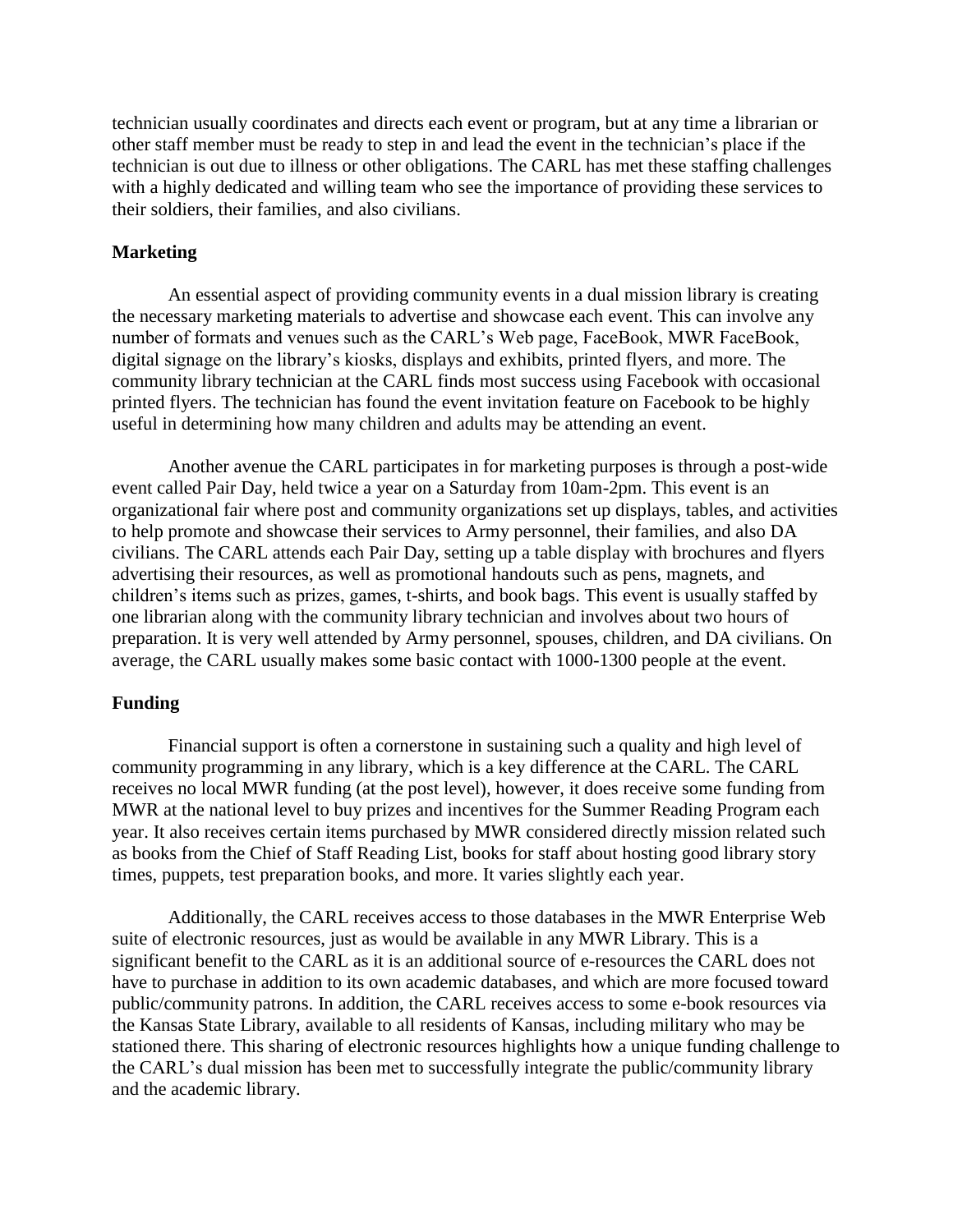#### **The Academic Persona: Facilities**

Maintaining the academic persona is another challenge with the dual mission of the CARL. With a facility housing one of the most prestigious U.S. Army academic library collections alongside an extensively used children's library, it involves a significant effort achieving the two to co-exist. To assist in this challenge, the CARL underwent a significant renovation from 2010-2013 and the facilities were re-arranged in such a way to try and mitigate noisy toddlers with master's student research. The children's library, which used to be alongside study carrels, was moved from the second floor to the first and is entirely enclosed with glass walls and doors that keep noise relatively limited to that room. It is now located fairly close to both entrances so babies and strollers do not have to trek through too many quiet researchers to get to their collections and Storytime activities. The first floor is considered the more "noisy" floor as it is in many academic libraries, housing the family/community patron computers along with the public service desks of Reference and Circulation. The second floor houses the Main Collection (non-fiction works) and private study carrels for SAMS students and is usually maintained as a quieter, study atmosphere.

Even though there is this separation in collections by floor and the children's library walls, it is very common for crying babies and cranky toddlers to be using the services and the facilities of the CARL alongside scholars poised to be the next advanced leaders in the Army and even some becoming general officers. For the staff, it is a very unique mix of patrons to work with as well. One minute they are providing graduate level scholarly military research to Army majors and the next they are recommending the next Beginning Reader series of books to an engaged six-year old, or the next dystopian series of books to an enquiring young adult. It remains a fascinating and so far, pleasant and rewarding relationship.

#### **Technology**

Accessible technology is essential in any library but one that especially plays into the challenges of a dual mission military library. The CARL must maintain secured network technology accessible to only personnel with security clearances and Common Access Cards, but also technology that is accessible to family and community members who do not. While usually most military academic libraries maintain a certain number of non-secure network computers for transitioning soldiers and civilians conducting training to obtain their clearances, the need is much greater at the CARL where so many of their patrons do not have clearances for secure network access. The CARL maintains approximately thirty-two computers for public and family use including some of those being reserved for use of the online catalog only. The challenge in maintaining these additional computers not only involves extra staff time and attention, but also access to a commercial Internet network (i.e., such as a cable/internet company would provide).

### **SUCCESSES & REWARDS**

The challenges of operating a dual mission special academic library can be daunting, but they are often outweighed by the successful and rewarding opportunities, and positive relationships developed with the entire post community. The following highlights some of the most successful programs at the CARL for family and civilian patrons.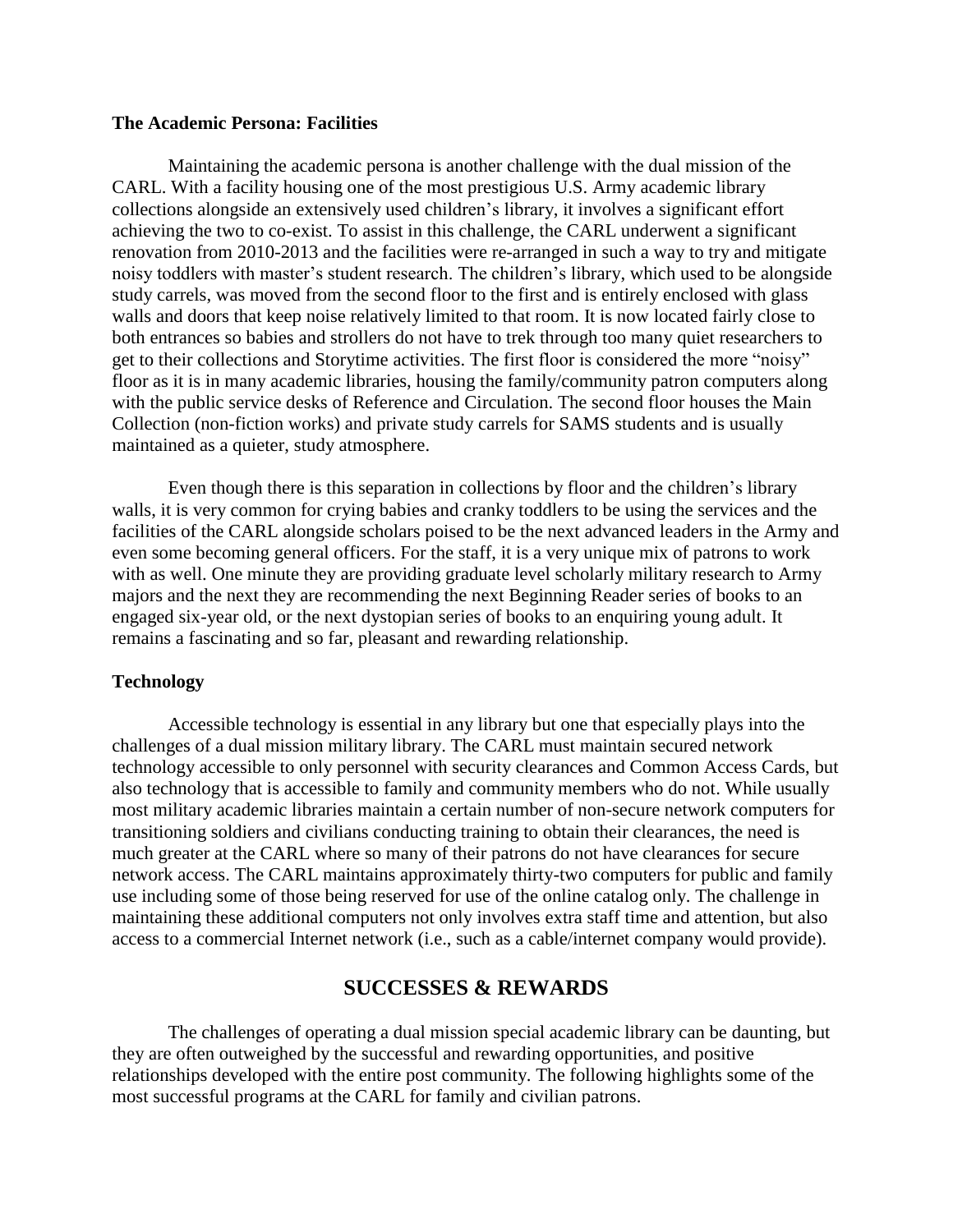#### **Weekly Storytime**

One of the most successful and rewarding aspects of the integrated nature of the CARL's dual mission is its weekly Storytime activities. Led by the community library technician along with one library volunteer, Storytime occurs every Wednesday at 9:30am, beginning with a group song, then usually two stories read aloud by the technician or a librarian, followed by a craft. Storytimes at the CARL center on a theme for the month such as colors and shapes, sports, music, superheroes, etc. Preparation involves selecting stories to read aloud, preparing a craft activity and materials; then about one hour for the event, followed by one hour to clean-up. This involves other staff and volunteers at times to cover if the community library technician is out for any reason and/or needs assistance. The CARL averages about eighteen children per Storytime, not including parents or caretakers. However, on any one day, there can be as many as thirty children, plus adults.

While Storytime is going on in the children's library, just outside of it research is being conducting by field grade (majors and above) Army officers in uniform for CGSC classes and masters theses. One of these researchers may eventually emerge as the next general officer. It is an intriguing dichotomy to observe firsthand and exemplifies the success of the CARL at integrating the needs of its public library patrons while preserving its primary mission as that of a historic academic research library.

#### **Summer Reading Program**

One of the most extensive and involved of all community activities, but one of the most rewarding, centers around the Summer Reading Program initiatives. Beginning with a Kick-Off Party in late May and ending with a Wrap-Up Party at the end of July, this program is the most staff intensive since it is over a longer period of time and because it involves nearly all staff who at any one time may be staffing the Circulation Desk. At any time during the week, children can come to the Circulation Desk to claim their prize for that week. Any staff member working the Circulation Desk at that time needs to be aware of how to record the child's reading progress and award prizes, which involves on average about forty-five participants per week. This became even more involved as it moved to an online system in the summer of 2017.

The Summer Reading Program (SRP) Kick-off Party is the most complex in terms of organizing and planning due to its popularity and the large number of children that may attend which can be up to as many as 120 on average, not including parents. The SRP Kick-off Party is led by the community library technician who is responsible for preparing and organizing the giveaways and prizes for the event; this includes preparing at least 200 starter bags that will be given out to each child in attendance. This involves on average twelve to fifteen hours of preparation time and the assistance of two to three other staff members and/or one or two volunteers. The technician is responsible for finding entertainment for the event such as local musical groups, science presenters, and artists, in addition to asking staff to help and assigning them duties, developing crafts, finding books to be read aloud, organizing contests, and assembling prizes. To execute the event involves on average about seven to nine staff members, including five or six to work stations and two to three to cover the Circulation Desk; which averages in total about five librarians and two to four library technicians, and usually at least one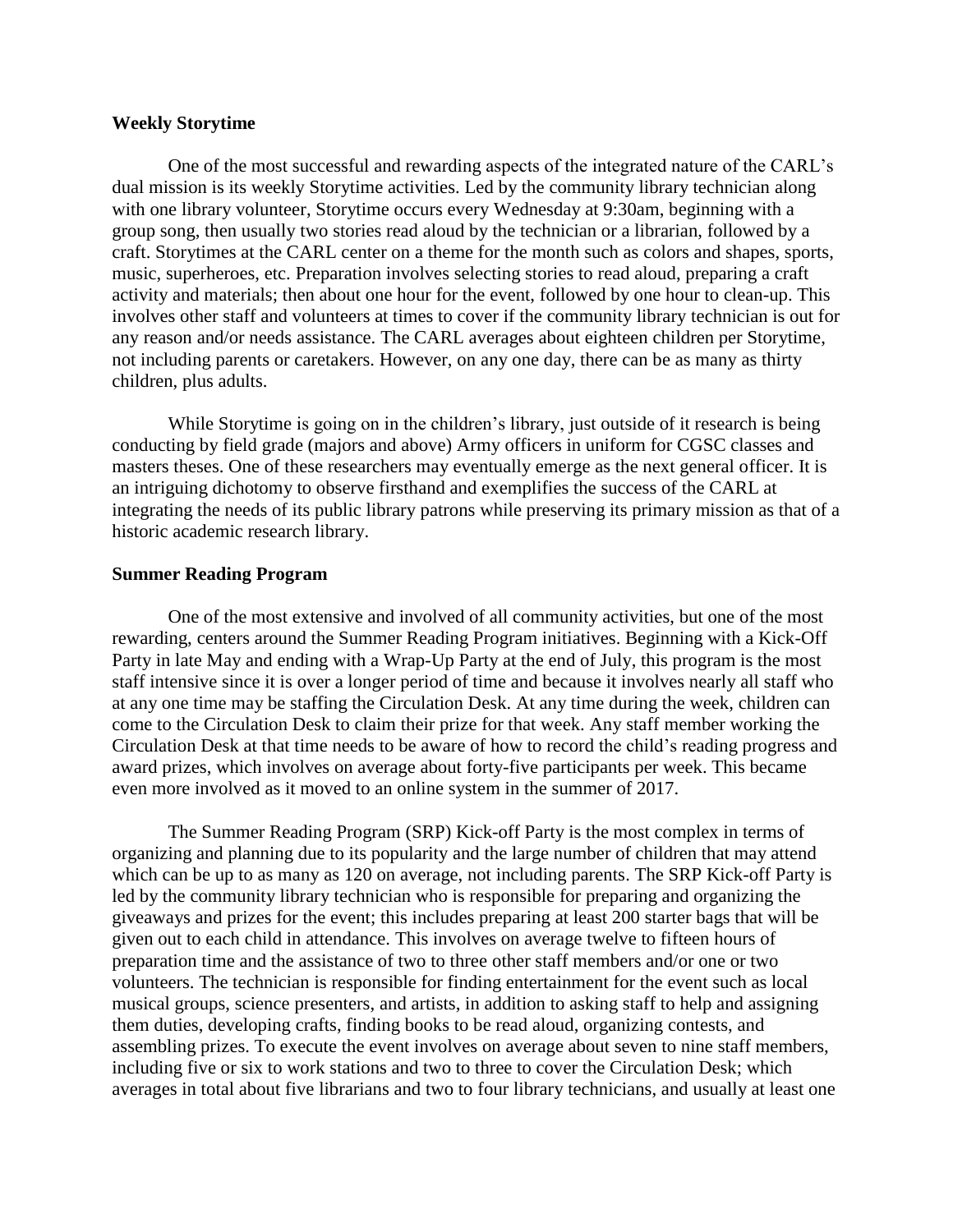volunteer. The Kick-off Party is always scheduled on a Friday where the post schools release early so that children of all ages can attend; usually scheduled from 2:00-4:00pm. The event runs about two to three hours, with about an hour of additional time spent afterwards for clean-up.

The SRP concludes in late July with a Wrap-up/Final Party similar to that of the Kick-off Party but on a slightly smaller scale. It usually involves more final prizes and giveaways, however, as there is a raffle for books and more significant prize items as a reward for all children who have participated in the summer-long program. Usually some sort of entertainer is hired for the party so it involves fewer staff members. Overall, preparation time is about six to eight hours, with the event lasting two hours. The Wrap-up Party is usually executed by about five staff members and sometimes a library volunteer.

#### **Talk Like a Pirate Day**

First initiated by a CARL reference librarian, the Talk Like a Pirate Day tradition is one of the CARL's longest and most continually successful community initiatives, going back to 2004. The event stems from the "International Talk Like a Pirate Day," officially organized and celebrated since 2002 and originated by John Baur and Mark Summers. At the CARL, Talk Like a Pirate Day includes decorating the library in pirated-themed items, telling pirate jokes and stories, and dressing up in pirate costumes. It has been credited as being an "excellent way to augment [its] Storytime themes because it is so much fun for everyone" (Burnett 2017). Similar to SRP events, Talk Like a Pirate Day activities usually involve about fifteen hours of preparation and are coordinated and led by the community library technician and a reference librarian, assisted by several CARL staff members and volunteers. The event usually lasts two hours and consists of a pirate-themed Storytime, costume contest, and most recently in 2017, breaking a pirate ship-shaped piñata filled with candy. Averaging about seventy-five attendees each year, it is known to be one of the more noisy, fun, and boisterous events of all the community programs. As one spouse who brought her three children to the event in 2017 notes "Our boys are likely wondering how it is possible to have something so loud in a library" (Burnett 2017). This statement exemplifies how the CARL has integrated these events so well into its dual mission operations.

#### **Book Club Kits**

A new addition to the CARL's community programs in 2017 was the implementation of Book Club Kits, developed in coordination with and also funded by the CGSC Foundation. These kits are available for check-out and contain about 5-10 copies of each book along with a discussion guide which gives a description about the book and author, along with discussion questions. Some kits are for families to read together and some are for typical book club groups. This initiative involved one librarian to prepare and plan along with assistance from staff members in Acquisitions and Cataloging to process and catalog the kits, and also members in Circulation to shelve the kits. To prepare the first four kits took about fifteen hours of planning since it was new and decisions needed to be made on what containers to put them in, what to include in them, and where to shelve them. This is another unique example of the CARL's dual mission in that most academic and especially military academic libraries do not offer such a community service.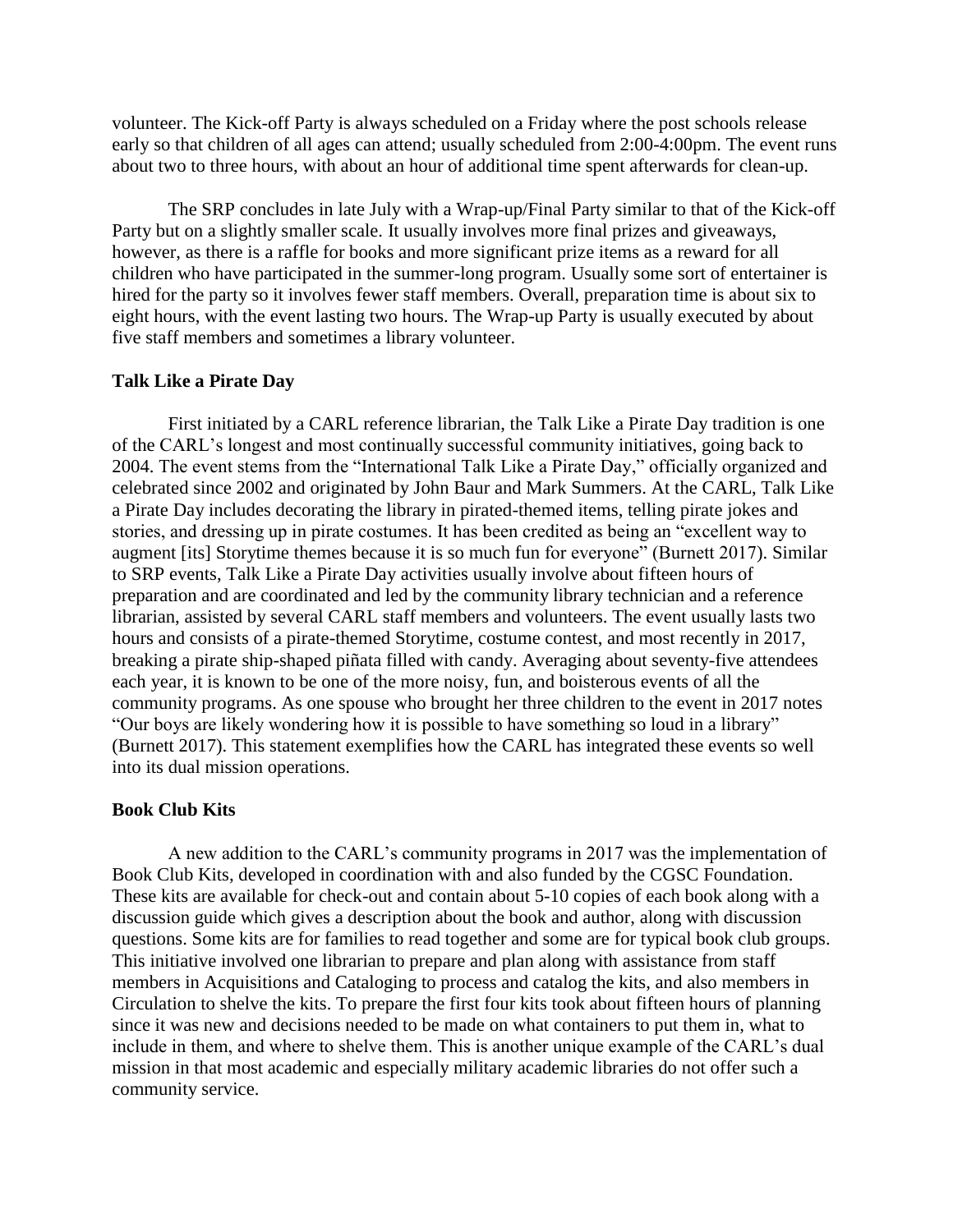#### **Unique Collections**

While one would expect to find a widespread collection of children's books, YA books, and DVDs in any public library for the most part, these collections would most certainly not be expected in an academic library setting. The CARL, however, has excelled in providing its patrons with extensive scholarly materials, as well as popular collections—ranging all the way from military theory to the latest popular mystery and fiction novels, to graphic novels, to young adult dystopian series, down to picture and board books for children and toddlers. CARL librarians have succeeded in striking a balance in selecting and maintaining a current and useful popular collection for family patrons, while not allowing this to overtake the focus on academic collection development.

Augmenting its solid popular print collections, the CARL also features a robust DVD collection that is highly used by both the academic and community patrons. Focusing on its academic mission, it has a significant non-fiction educational collection featuring history, military, and PBS productions. While for the community mission, it features popular TV series, children's movies, dramas, comedies, actions, and mysteries. While such an academic library is not meant to be a Netflix or DVD rental store, the community uses it significantly and greatly appreciates it. They are often extremely surprised that there is such an extensive collection for them to use for free as library patrons.

It is almost difficult to imagine, that just two floors away from the children's library and popular DVD collection, contains the CARL's Archives and Special Collections. Located on a classified floor where entrance is only allowed for those with a Secret Security Clearance, it is mostly limited to Army personnel conducting research for MMAS theses and history papers or DA civilians and researchers. The Archives houses such unique materials as maps used in WWII by German staff officers, Classified war documents, CGSC theses and SAMS monographs, and various other specialized military and government documents. Additionally, the Archives operates the CARL's Digital Library which hosts documents digitized on a variety of topics including student papers produced at the CGSC, Fort Leavenworth history documents, obsolete military manuals, general military history publications, Frontier Army Museum materials, and more. They also partner with and host the digital collections of seven other Army academic libraries.

#### **Staff and Family Partnership**

One of the greatest rewards of all in serving the dual mission between the academic library and community library is the positive relationship that evolves amongst the library staff, their patrons, and the overall military installation. CARL staff are often recognized by exceedingly grateful and complimentary parents and children, along with appreciative soldiers, officers, and commanders as they attend to both their personal academic needs along with their family's as well. It is a strong collaboration and partnership that is a positive reflection on the Army and also the library profession.

Because of the requirements to serve both academic and community populations, the staff must demonstrate a unique blend of abilities. They cover traditional positions in an academic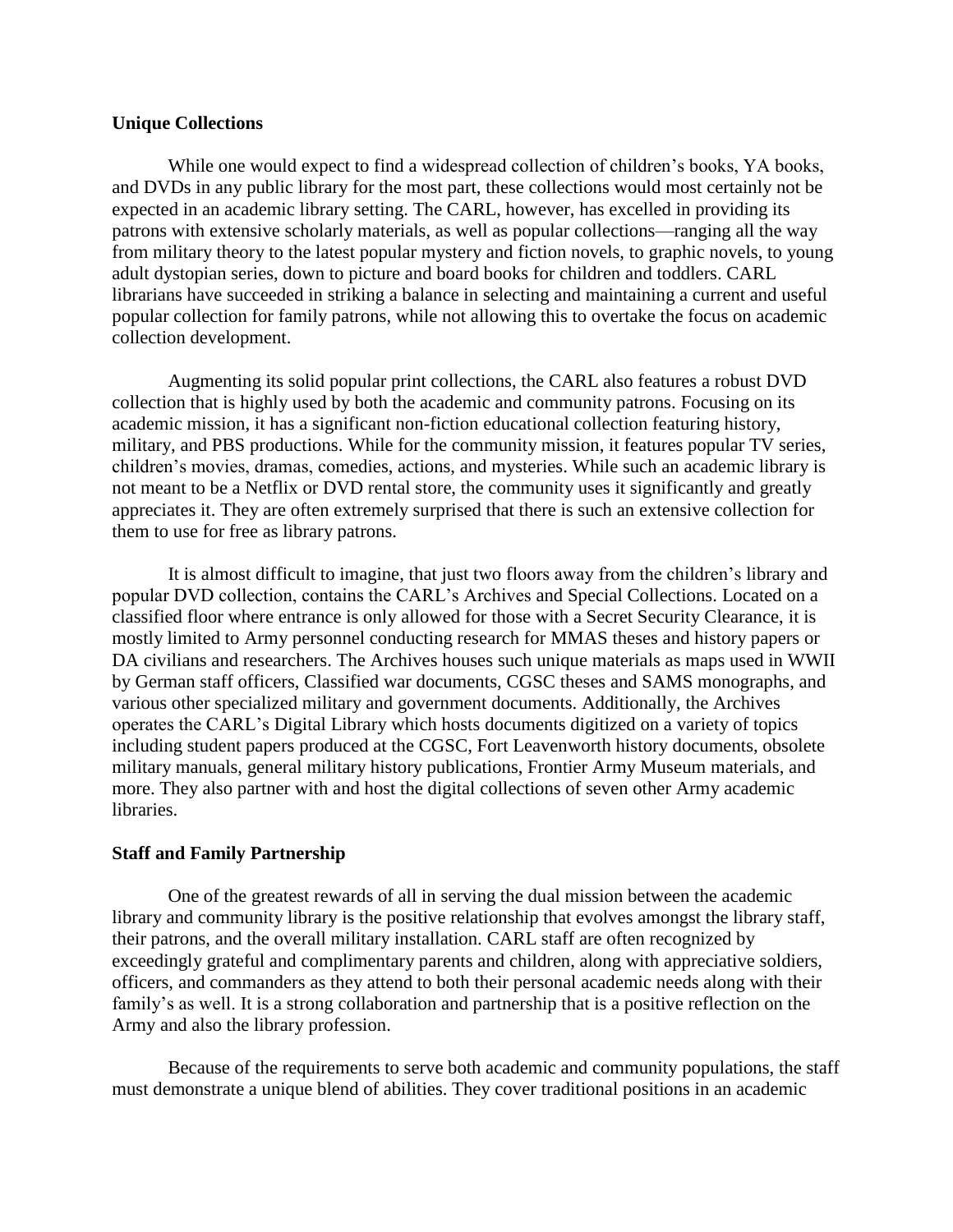library such as Reference and Circulation but also engage in children's activities. Even the Archivists and Systems Librarians participate in numerous children's and community programs as well as help cover Reference and Circulation as needed. Because of this, the CARL has a particularly diversified staff where staff members can fill in at a variety of roles and stations as needed.

## **Conclusion**

While the Ike Skelton Combined Arms Research Library is most notable for its unique and high quality military academic collections, it has also thrived as a public library for the entire Fort Leavenworth community. For over twenty years, its staff has faced challenges in adopting and meeting the mission of the MWR/community library, such as staffing, funding, and facilities, but it has also received many rewards from it as well, including a strong relationship with the post families, and highly thankful commanders. It has an exclusive reputation as being not only the pre-eminent Army academic and historical library, serving soldiers and officers of all ranks including four-star generals, but also babies and toddlers as well. While the dual mission of the CARL remains highly unique and challenging, it continues to meet its duty in a way that exemplifies the library profession, the Army, and the civilian community.

# **References**

- Burnett, Christopher. 2017. "Little Pirates Invade CARL for Annual Event." *Ft. Leavenworth Lamp*, September 28, 2017. http://www.ftleavenworthlamp.com/article/20170928/NEWS /170928651.
- Command and General Staff College Foundation. 2015. "About the U.S. Army Command and General Staff College." The College. [http://www.cgscfoundation.org/about/the-college/.](http://www.cgscfoundation.org/about/the-college/)
- Military OneSource. June 2016. "Libraries and Information Services." https://www.google.com/url?sa=t&rct=j&q=&esrc=s&source=web&cd=1&cad=rja&uact=8 &ved=0ahUKEwiE\_I6Vhd7aAhWd14MKHVbABw4QFggnMAA&url=http%3A%2F%2Fd ownload.militaryonesource.mil%2F12038%2FPortal%2FInformation%2520Papers%2FInfoP aper-LibrariesandInformationServices.docx&usg=AOvVaw0bOx9-ruPCknHvH3n3DU4P.
- MyBaseGuide. 2014. "Fort Leavenworth Fast Facts." http://www.mybaseguide.com/army/110- 2132/fort\_leavenworth\_fast\_facts.
- Public Information Office, Fort Leavenworth. n.d. *Fort Leavenworth and the Command and General Staff College*. Ike Skelton Combined Arms Research Library Digital Library. Accessed April 16, 2018. http://cgsc.contentdm.oclc.org/utils/getdownloaditem/collection/ p4013coll4/id/296/filename/299.pdf/mapsto/pdf.
- Sarles, Harry. 2017. "CGSC Awards International Student Badges." United States Army, June 9, 2017. https://www.army.mil/article/189152/cgsc\_awards\_international\_student\_badges.